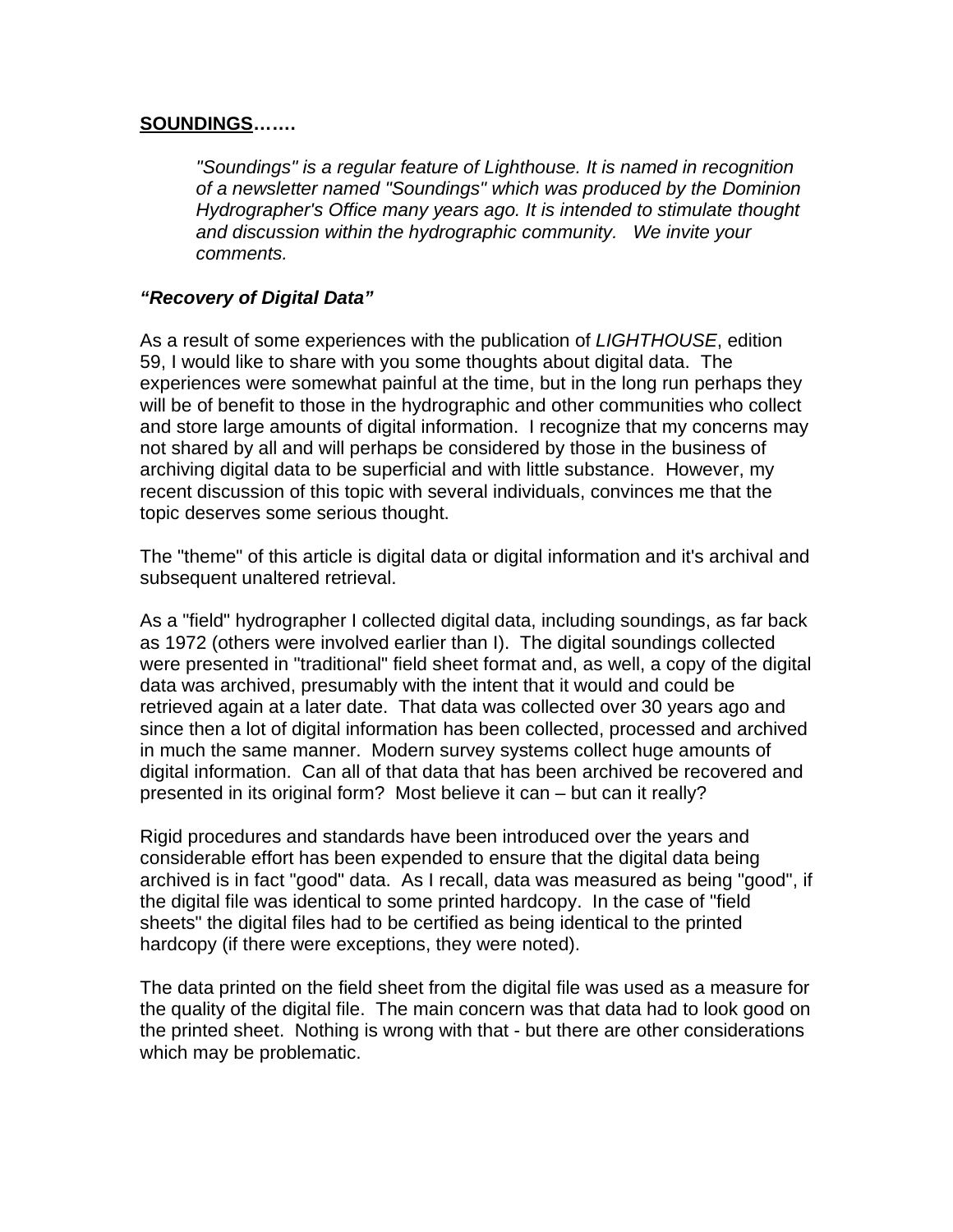Let's return to LIGHTHOUSE edition 59 and see how these issues are related and why I believe this story needs to be told.

As edition 59 was being finalized, we had a digital file on CD and a hardcopy produced from that file. This was relatively the same situation as a file of digital soundings and a printed hardcopy of that data, which we call a field sheet.

The hardcopy of the digital LIGHTHOUSE file was used for final proofreading. As expected, errors were found and corrections were made. We had to ensure the digital file was exactly the same as the corrected hardcopy.

When we were satisfied that the digital file was exactly the same as the "good" hardcopy, we went to the printer. In one hand we had a good looking hardcopy and in the other a digital file from which that hardcopy was produced. We had to be happy - right!

Wrong! We admit to making a few costly rookie errors, but more importantly, our fundamental thinking was flawed. We believed that all necessary quality control was in place as the digital file and the hardcopy were identical. We assumed that any and all subsequent hardcopies would also be "good".

By now you have probably correctly concluded that our copy from the printer was not identical to our hardcopy from the same digital file. Some of you have seen the results and they were not pretty. Hopefully we have learned a good lesson and will not repeat our errors. Life is full of learning experiences and perhaps we can all benefit from this exercise.

With LIGHTHOUSE edition 59, our main problem after the initial printing was a font change. The printed text was difficult to read because of little spacing between words. A more significant problem, which could not be explained by the printer, (or anybody else) was that some text was simply omitted. When the same file was subsequently printed with different software, most of the missing information magically appeared. Real scary!!

Different computer programs can and do produce different results. Different versions of programs can result in different output. If I print this Word file with a Mac or a PC, I can get something that may look different.

I write about this issue so those responsible for digital information are aware of possible problems. This is not new - but sometimes we need to be reminded. Don't assume that your data is safe because of whatever reason.

Many of these concerns can perhaps be explained by some of our experts. However, we are not all experts and most of us believe what we see.